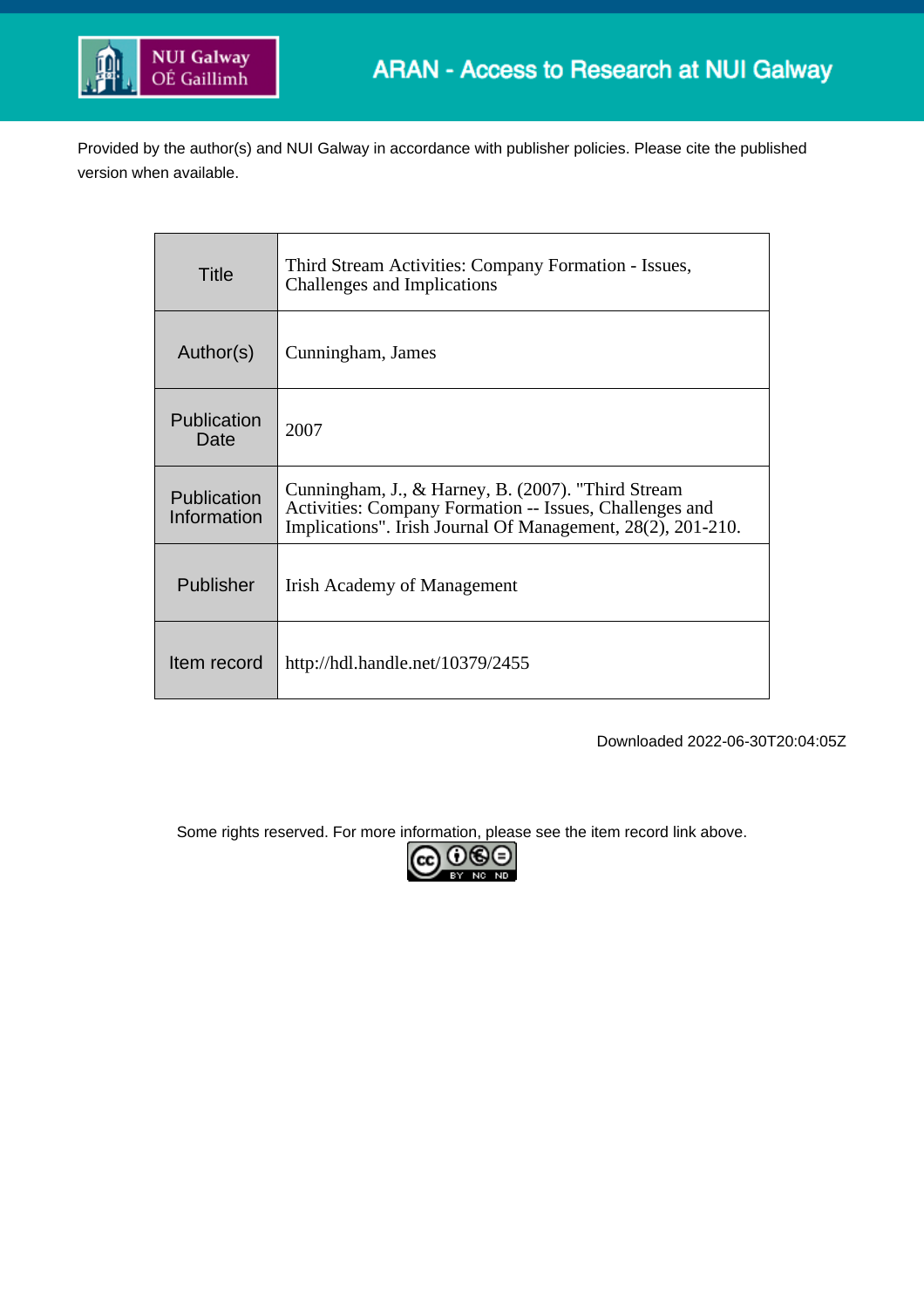# **Third Stream Activities: Company Formation – Issues, Challenges and Implications**

#### ●●●●●●●●●●●●●●●●●●●

JAMES CUNNINGHAM\* B RIAN H ARNEY \* \*

### INTRODUCTION

The increased emphasis on innovation and technology transfer as<br>the key drivers of a globally competitive economy has led to more direct attention being paid to the role of Higher Education Institutions (HEIs) within this field of activity (Fassin, 2000: 31; Forfás, 2004). This is best captured in the concept of a triple helix system, which recognises that the future location of research and technology transfer reside in a triple helix of university–industry– government relations (Etzkowitz and Leydesdorff, 2000; Leydesdorff, 2000). The perception of HEIs as merely institutions of higher learning is therefore gradually giving way to the view that HEIs are important engines of economic growth and development (Chrisman et al., 1995).

Recent developments in HEI–industry collaboration and technology transfer mechanisms have been driven by a number of factors, including scientific breakthroughs, developments in ICT (information

*\* Department of Management, J.E. Cairnes Graduate School of Business and Public Policy, National University of Ireland, Galway, Ireland \*\* Judge Business School, University of Cambridge, Cambridge, UK*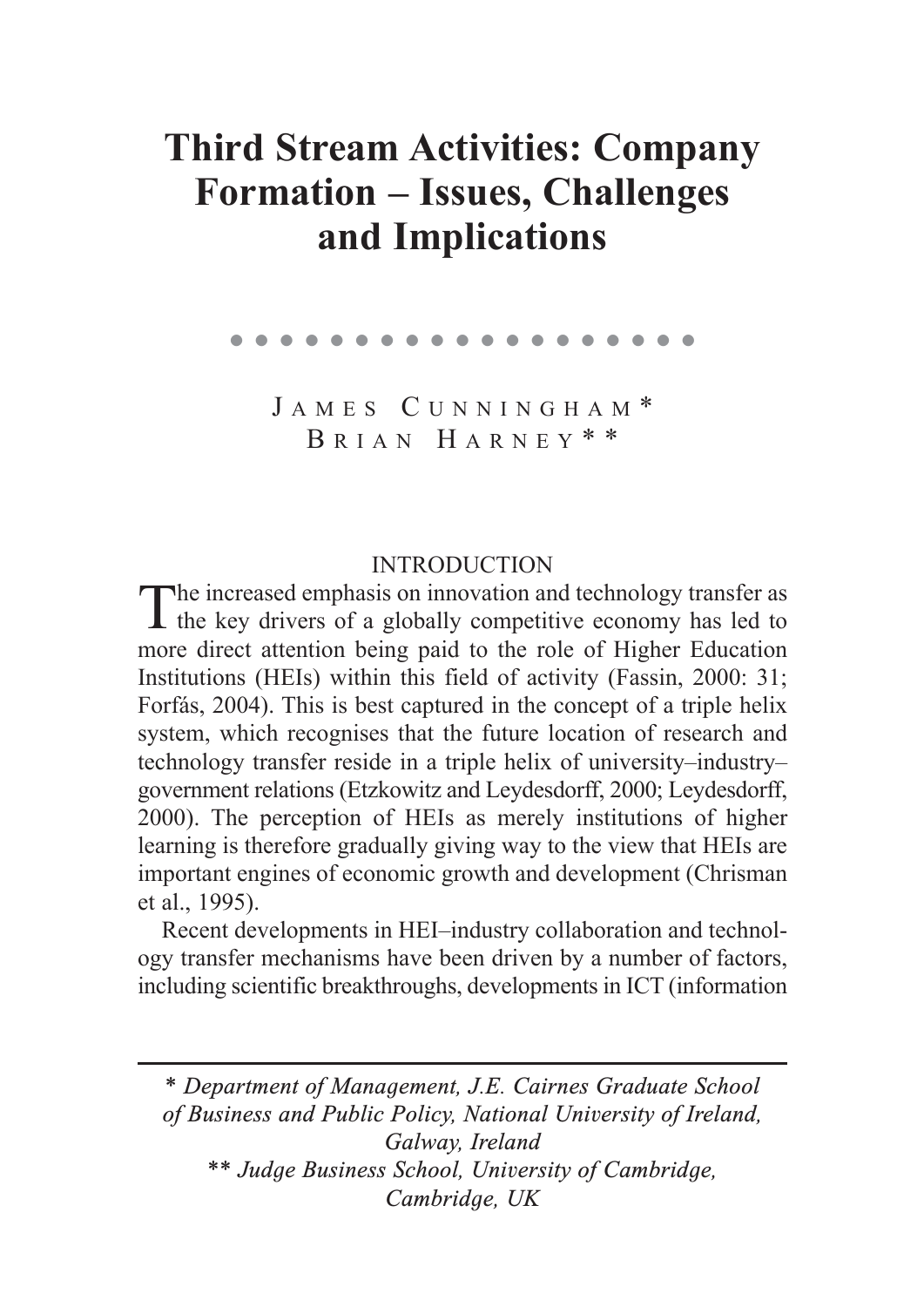and communications technology) and appreciation of the complex nature of innovation, as well as recognition of the value of cooperation (Carayannis and Alexander, 1999; Lundvall, 2002). In an Irish context, competitive threats from new EU accession states, coupled with requirements to sustain success, have added urgency to this project. Thus, while in the past HEIs have focused on two streams of activities, namely research and teaching, third stream activities (e.g. incubation units, company formation, mentoring and technology transfer) are now forming an integral part of Irish HEIs' missions and objectives (see Table 1). Efforts to develop and promote third stream activities typically focus on attempting to replicate the success of the United States, where the Bayh–Dole Act served as a catalyst to encourage commercialisation activities among universities. In the United Kingdom the Lambert Report (2003) noted the necessity of universities 'casting off their ivory tower image' if this goal is to be achieved.

| <b>Commercialisation/</b><br><b>Transfer Mechanism</b> | <b>Description</b>                                                                                                   |
|--------------------------------------------------------|----------------------------------------------------------------------------------------------------------------------|
| Sponsored research                                     | The most frequent form of research relationship,<br>which involves companies directly funding<br>university research |
| Collaborative research                                 | University-industry research partnerships that<br>can be encouraged through partial government<br>funding            |
| <b>Technology licensing</b>                            | Licensing of university patents to companies for<br>commercialisation                                                |
| Start-up companies                                     | Companies that obtain licensing agreements to<br>access university technologies                                      |
| Spin-offs                                              | Companies that include among its founding<br>members a person affiliated with the university                         |
| Exchange of research<br>materials                      | Used to expedite the performance of research,<br>accomplished through material transfer<br>agreements                |

**Table 1: HEI–Industry Collaboration/Technology Transfer Mechanisms**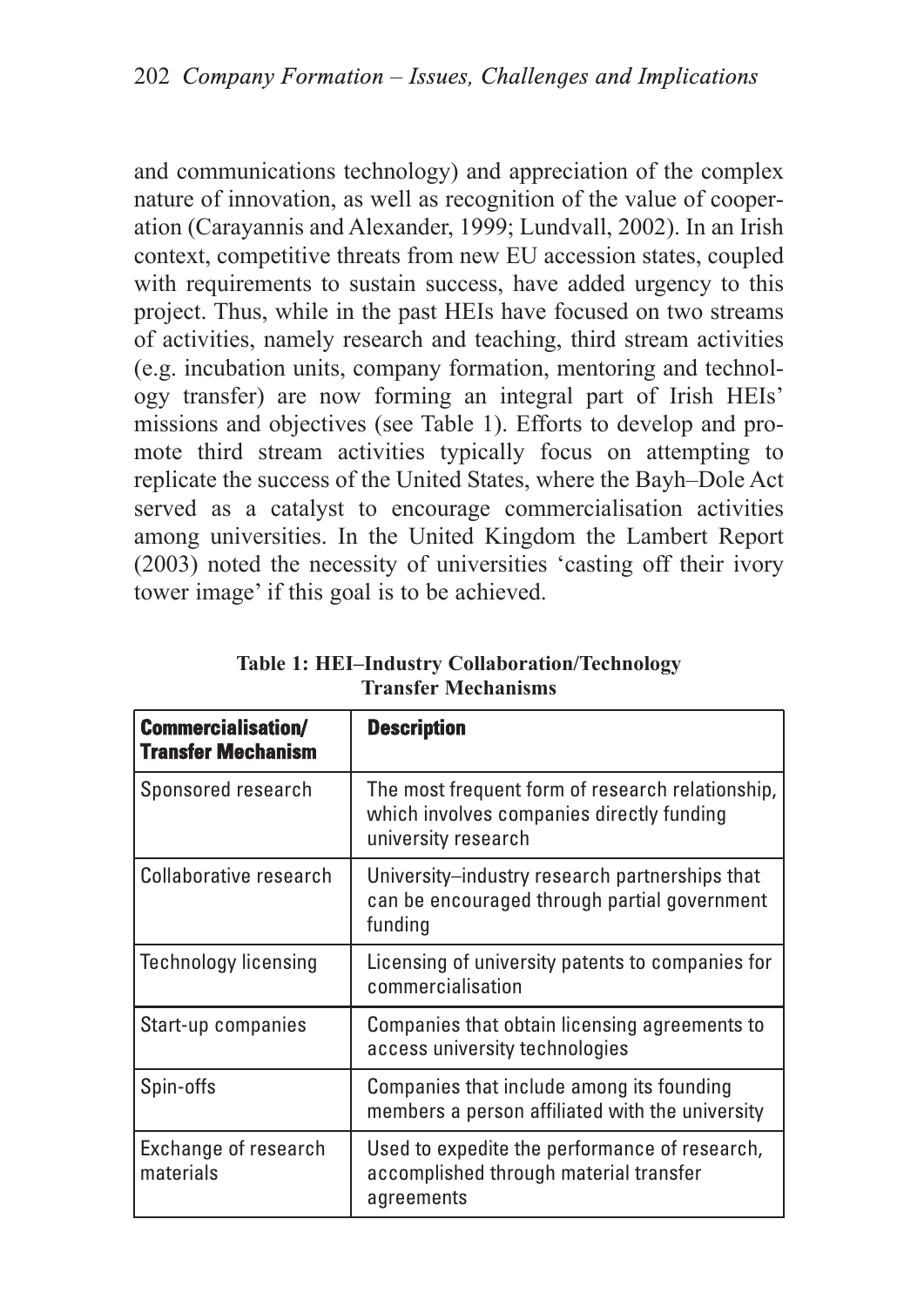### COMPANY FORMATION: ISSUES AND IMPLICATIONS

Start-ups and spin-offs are the most cited form of technology transfer from HEIs as they are the direct manifestation of such activity and provide a sound basis for measuring the direct impact of technology transfer activities (e.g. numbers employed, revenues, value of equity). Although the terms are often used interchangeably, it is useful to distinguish between the two mechanisms of company formation available to HEIs. A spin-off is a company that includes among its founding members a person affiliated with the university, while a start-up firm is one that is not founded by a staff member of the HEI but is developing technology originating at the HEI (e.g. licensed technology) (Graff et al., 2001). Internationally, the United States leads the way in third stream activities, particularly in relation to company formation in the form of the number of start-up and spin-off companies created. In the United States it is estimated that roughly 12 per cent of university-assigned inventions are transferred to the private sector through the founding of new organisations (AUTM, 2003). The US data from the AUTM survey (2003) indicates that 450 new companies based on academic discovery were formed in the fiscal year 2002. Some 83.1 per cent of new companies were located at the state province of the academic institution where the technology was created. Since 1980 a total of 4,320 new companies have been formed based on a license from an academic institution with 2,741 (63 per cent) of these start-ups still operating as of the end of the fiscal year 2002. Academic institutions in the United States typically have an equity interest in 70 per cent of their start-ups. In terms of OECD (2003) data a survey of technology transfer offices found that the average number of new spin-offs or start-ups reported per institution was under one a year. This figure is in contrast to the United States where the average is two, a figure which has remained stable since the end of the 1990s (AUTM, 2003). This empirical data serves to highlight the fact that relatively few companies are formed as a result of a HEI invention. The attention that such activities attract from the media often suggests otherwise.

Typical reviews of best practice in this area (e.g. Allan, 2001; Howells and MacKinlay, 1999; Scott et al., 2001) identify a number of mechanisms which facilitate and encourage technology transfer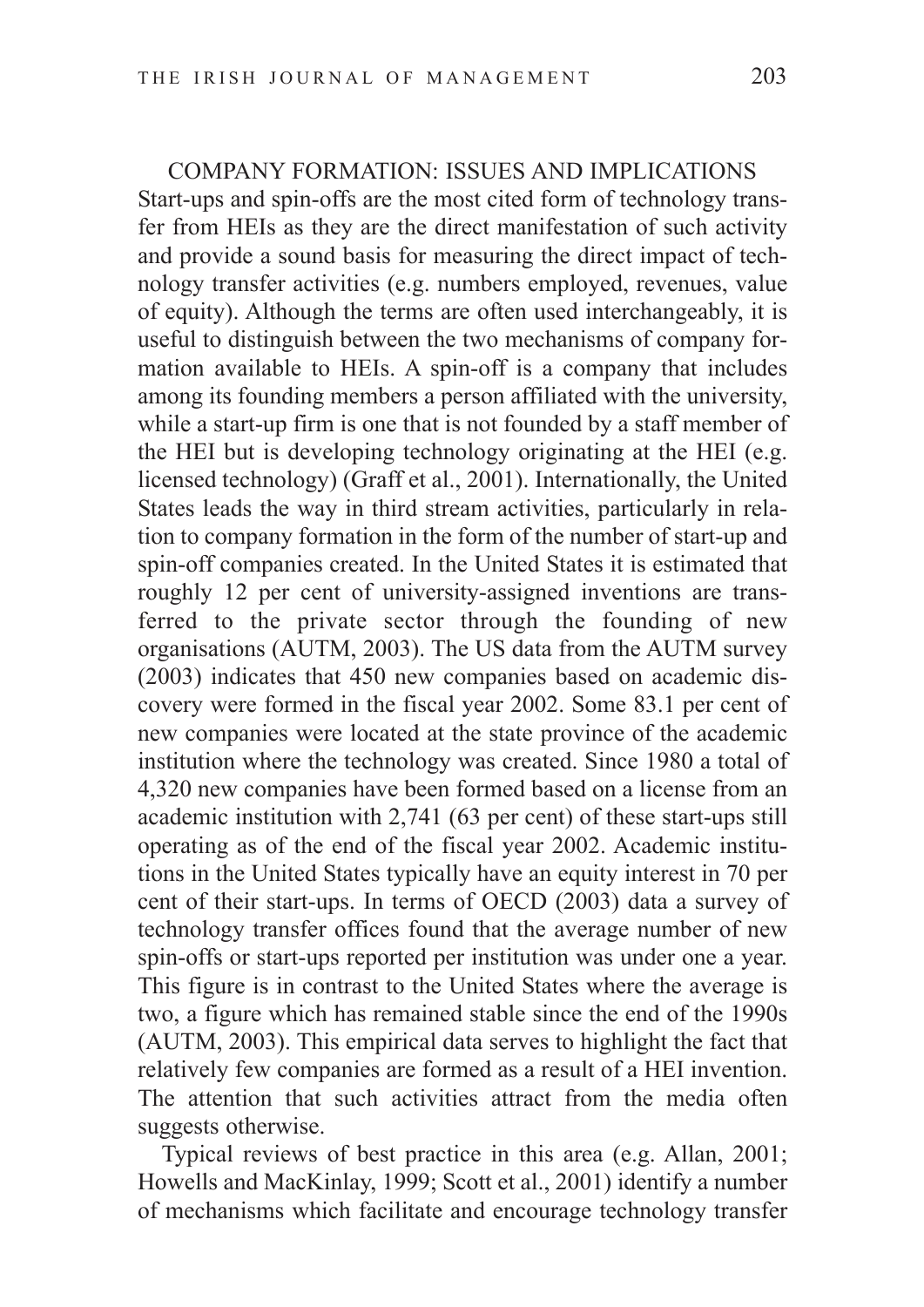through company formation. These include having clear guidelines and policies, transparency in decision-making concerning exploitation and commercialisation activity, and good information and contact provision to academic personnel regarding intellectual property and commercialisation procedures. Central to successful efforts is the careful management of expectations, active promotion of commercialisation activities and a clear consensus around the nature of equity holdings and royalties. Efforts at company formation, however, do not come without significant institutional and cultural challenges. Commercialisation of centres for science, engineering and technology (CSETs) funded by the Science Foundation Ireland (SFI), via company formations, will be used as a barometer for success in an Irish context, given different academic and industrial partnership mixes.

## **CHALLENGES**

In locating company formation issues in the context of macrorelated trends, a number of challenges and concerns can be identified. The Irish research system carries a legacy from years of under-resourcing which has resulted in high levels of fragmentation, low levels of collaboration and a lack of critical mass. Ireland's research and development (R&D) performance has been poor to date. In terms of the Lisbon target set by the European Union of an R&D spend of 3 per cent of GDP by 2010, Ireland had only achieved 1.12 per cent by 2003. At a more micro level a critical impasse in terms of company formation stems from the lack of awareness or commercialisation experience among academics (Forfás, 2004). King's (2005) study of 1,000 research academics, for example, found that less than half had ever been involved in collaborative research with industry, while 70 per cent of the respondents had never been involved in any commercialisation activity resulting from academic research. Clearly, Ireland has a lot of catching up to do in order to emulate the success of the United States in company formation. For HEIs this is best achieved by putting in place support and incentive systems while balancing these activities with prudent governance structures. Siegel's research conclusions are instructive: 'the propensity of faculty members to disclose inventions, and thus increase the supply of technologies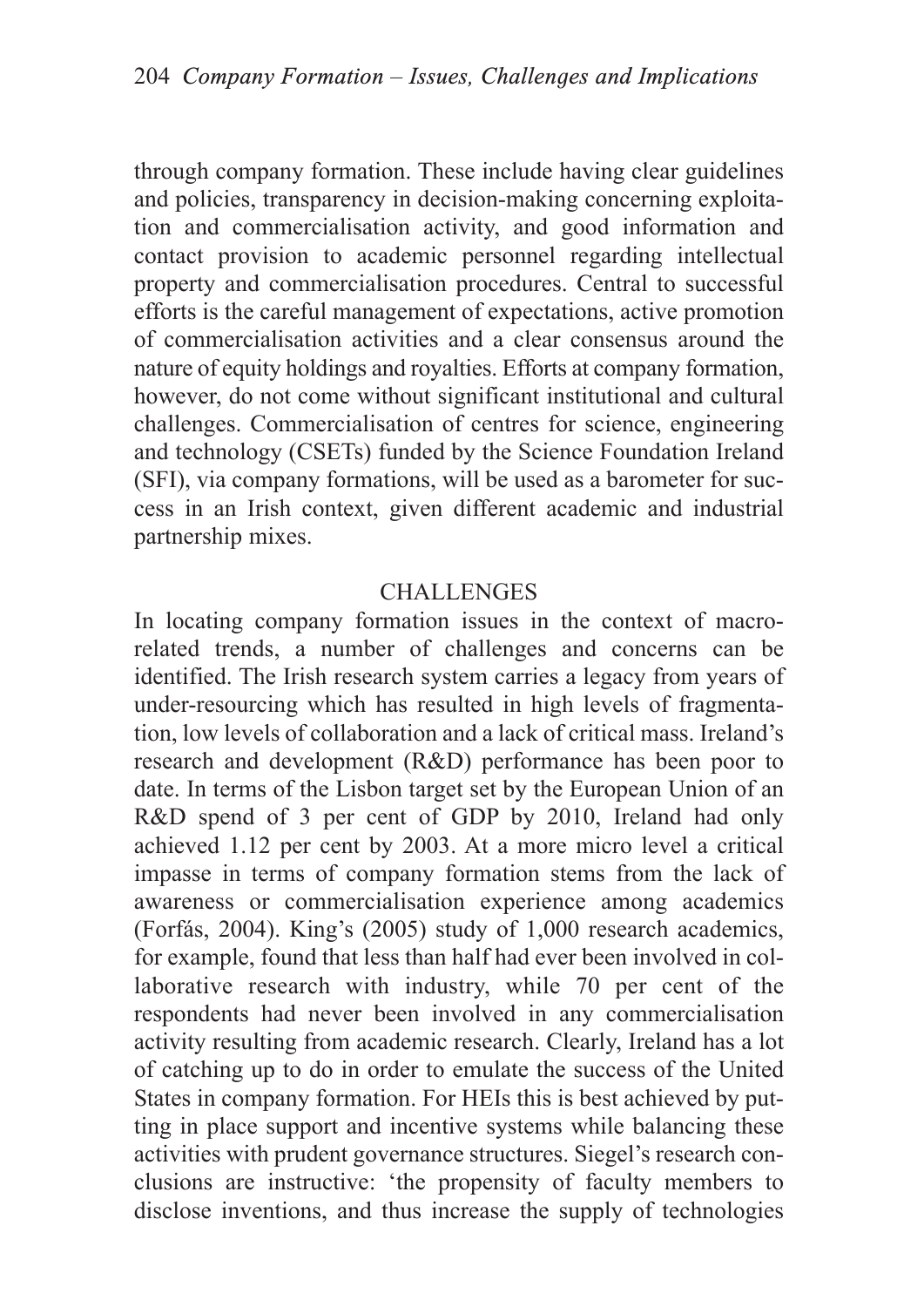available for commercialisation will be related to promotion and tenure policies and the university's royalty and equity distribution formula' (Siegel et al., 2003: 44).

IMPLICATIONS FOR HEIS AND THEIR LEADERS The question Irish HEIs are now facing is not *whether* they should improve, develop and maximise the effectiveness of third stream activities but rather *how*? Successful strategic management of third stream activities will involve negotiating a number of tensions (Cunningham and Harney, 2006: 18), which include the following issues:

(1) *Risk versus Reward*: the primary objective of publicly funded HEIs is the development of public goods and the protection of its intellectual property. HEIs have to balance this goal with an increasing requirement to commercially exploit their research output. Successful HEIs in the twenty-first century will be those that continue to excel in teaching and research, while at the same time developing complimentary third stream activities to exploit research for the public good. It is in this context that questions of coordination, adherence to university regulations and recognition in terms of success of institutional resources, or of a financial return to the institution, become issues of great sensitivity (Shattock, 2001). This has been particularly the case in relation to company formation activities, which can be viewed as a double-edged sword; acting as potentially the most lucrative and beneficial transfer technology mechanism, while at the same time often requiring the most investment and attendant risks, thereby potentially leaving HEIs most exposed. This tension can be managed by putting in place solid governance structures and transparent policies that ensure an appropriate balance in third stream activities.

(2) *Individual Research Efforts versus Funded Priority Areas*: at the heart of HEIs is academic freedom, particularly in relation to research efforts. Academics have the freedom to participate in nationally and internationally funded projects. HEIs leaders have to ensure an adequate balance between ensuring support for the commercialisation of priority funded public research while simultaneously encouraging and supporting research which does not fall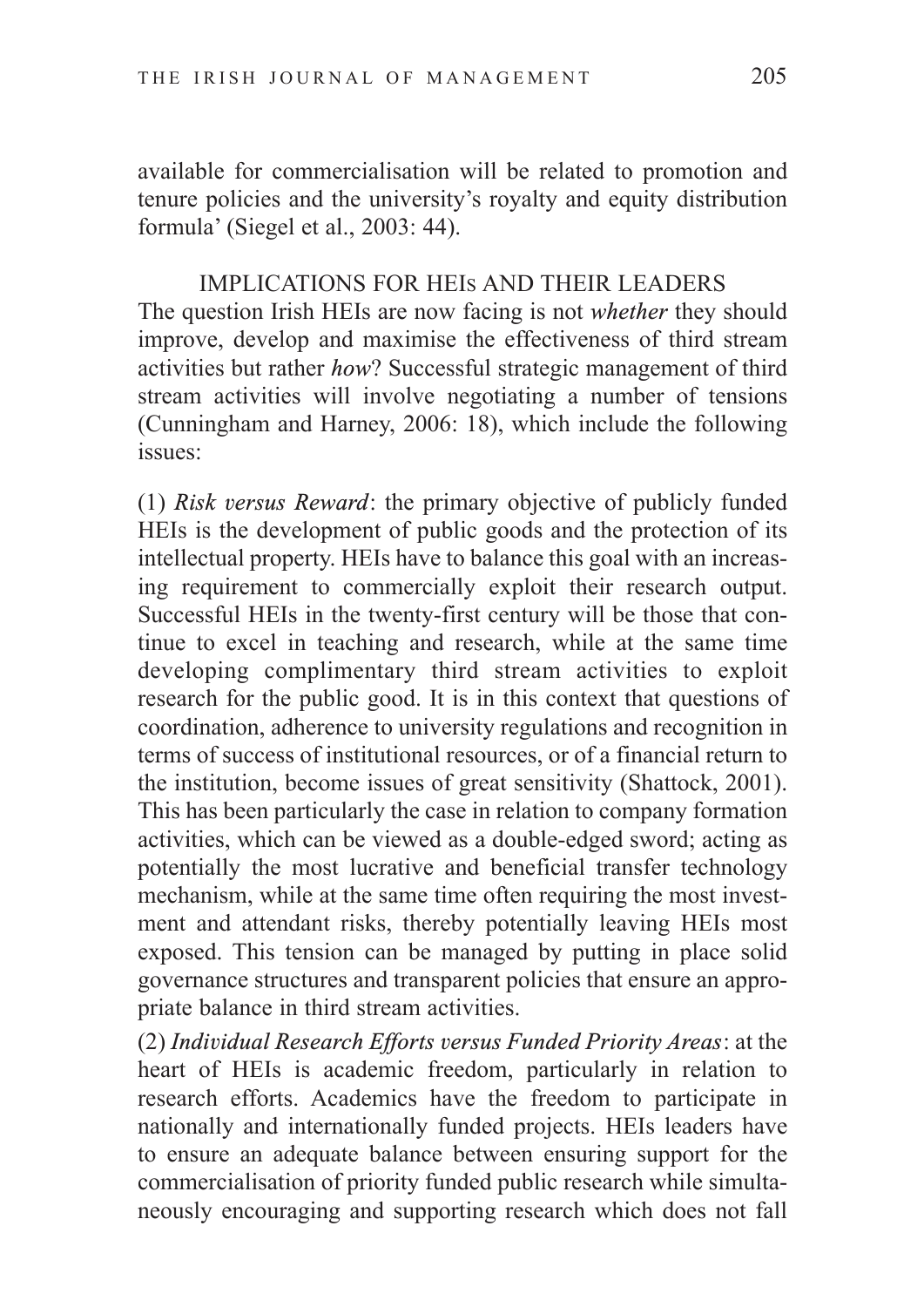within the remit of stated institutional research priority areas or is not in receipt of national or international publicly funded research. HEIs can manage this tension by ensuring that academics become involved in commercialisation or in specific research areas purely based on their voluntary desire to do so. Critically, HEI leaders should also bear in mind that technology transfer occurs through multiple channels, may be more appropriate to specific fields, and is only one of a range of third stream activities conducted by HEIs. Consequently, HEI leaders have to think strategically about this tension and how it is best managed at an institutional level.

(3) *Scholastic Endeavours versus Academic Entrepreneurship*: the concept of 'academic entrepreneurship' has emerged to capture the trend for individual researchers to become increasingly involved with the commercialisation of their research results, through licensing a patent or by the creation of a spin-off company. Traditionally HEIs' missions have focused on teaching and research excellence and HEIs' promotional structures reflect this perspective. With increased emphasis on commercialising research within HEIs and from funding agencies nationally and internationally, HEI leaders will face the task of reflecting these changes in an equitable manner, in terms of promotion systems and resource allocation. HEIs will thus have to organise themselves in a way that will allow them to exploit academic entrepreneurship in the most effective manner (Lambert, 2003: 6).

(4) *Local Initiatives versus Regional/National Collaboration*: currently all HEIs in Ireland act relatively independently in managing their technology transfer activities (Forfás, 2004). The reality facing all Irish HEIs, however, is that they will not be in a position to provide all the services required for university–industry collaboration. Given their potential deficiencies in expertise, particularly in aspects of commercialisation and knowledge of the patent process, HEIs will be under increasing pressure to develop more cooperative regional or national mechanisms. The European Union in particular, emphasises the value of collaborative efforts in providing economies of scale and expertise. HEI leaders will therefore have to develop clear policies and procedures in relation to their participation and activities in a mesolevel structure, while at the same time ensuring they maintain a close relationship with researchers on the ground in their own institutions.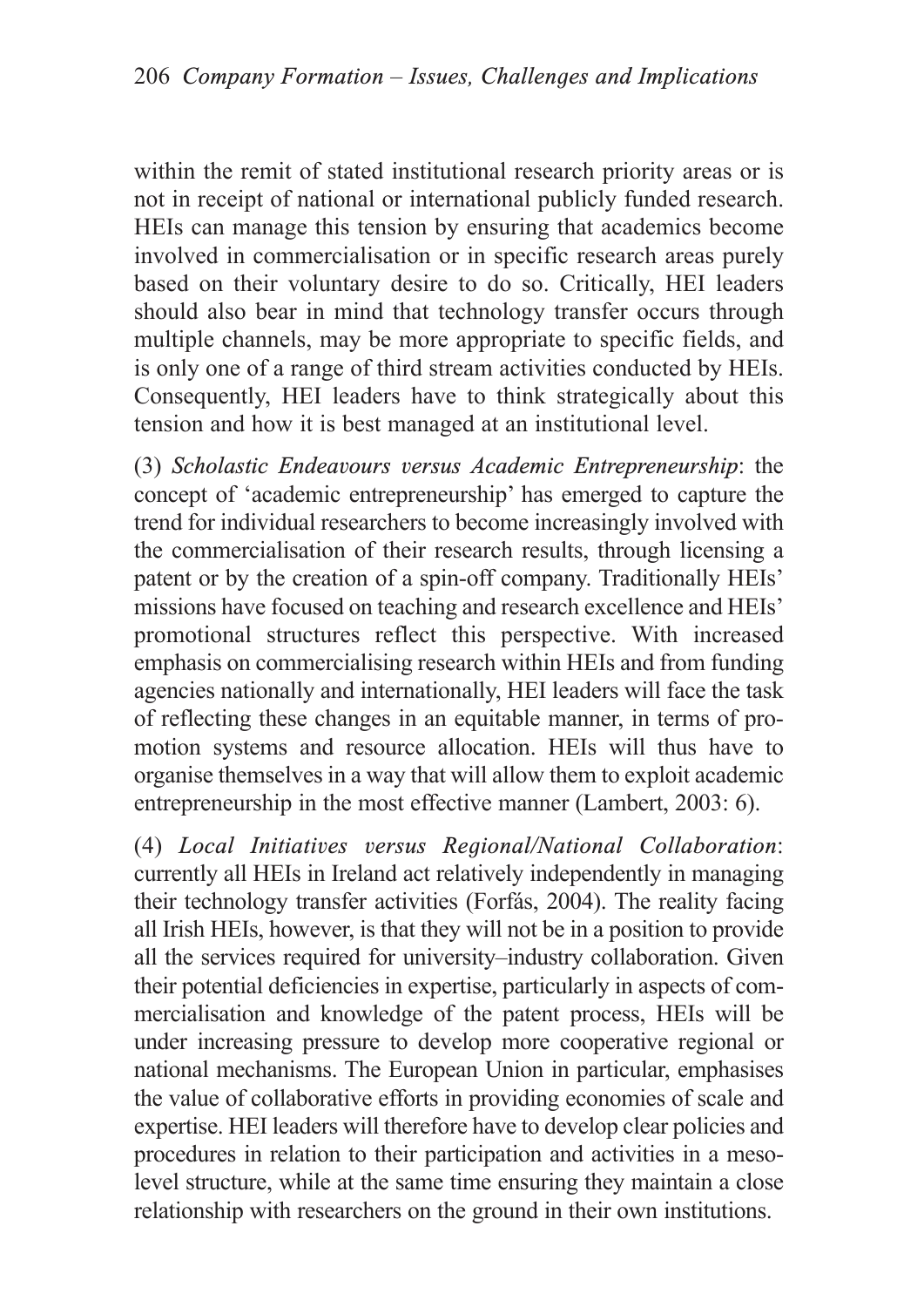In order to recognise and deal with these tensions Brint (2005) suggests that the role of the university needs to be reconceptualised. Arguably, an outdated model of the characteristics of universities stressing the individual, researcher, single disciplines, national rankings and mere cumulative progress in fields of formal knowledge will not serve us as well in an innovation-based era. Instead, Brint advocates new university models encompassing interdisciplinary groups and large-scale economic and political support networks, where the underlying dynamic is constant innovation in economy and society. The precise dichotomy between the 'established' and 'new' university model may be one of conceptual elegance but it does help foster debate as to the nature and role of HEIs in our evolving economic landscape.

In the United States, the AUTM has stated that the mission of technology transfer has permeated all parts of academia: 'even the smallest colleges and universities are creating the infrastructure to translate the fruits of their research into products that serve the public good' (2003: 7). The paradigm shift to a more entrepreneurial university therefore appears to be a real one. This is not only the case in the United States, but also in Ireland and rest of Europe, where new arrangements have to be negotiated so that information can flow smoothly from a lab in the university to a company (Etzkowitz and Leydesdorff, 2000). Passive approaches of fortuitous technology transfer which serve to reinforce the 'ivory tower imagery' need to be replaced by more proactive strategies and approaches. In an Irish context this requirement was highlighted by the Enterprise Strategy Group: 'close to market and applied research capabilities must also be promoted, to facilitate greater synergy between those who generate knowledge and those who transform it into saleable products and services' (2004: xvi).

Finally, insights into this area and the dynamics of company formation can only be obtained by research of the type promoted by this special issue of the *Irish Journal of Management*. Further studies are required to address specific issues relevant to technology licensing and spin-outs and their respective required support infrastructure. Research studies should also address requirements such as the abolition of stamp duty on technology licensing and the implementation of the new EU Technology Transfer Regulation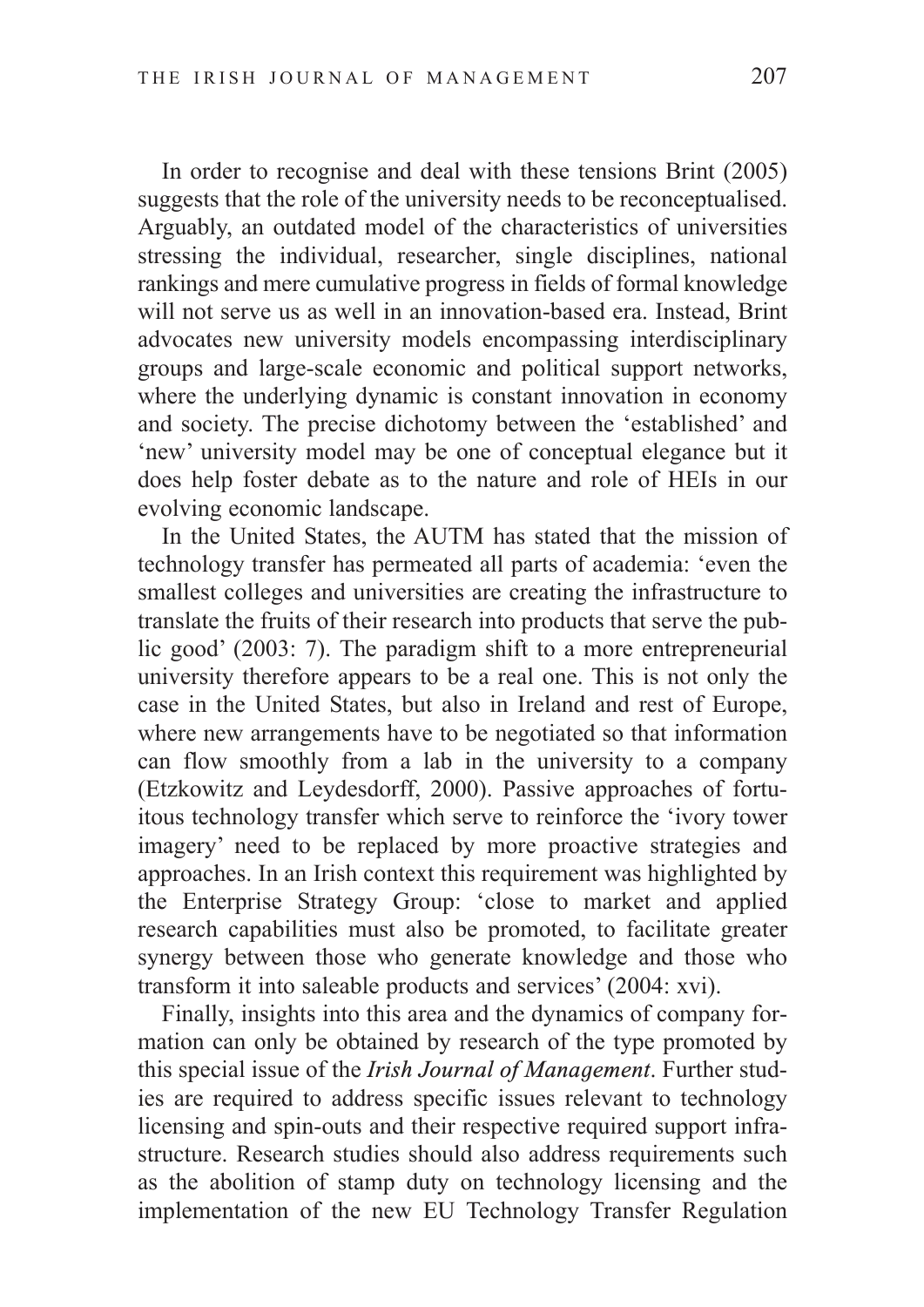240/96 (Forfás, 2004: 35). Insightful contributions can also be gained through comparative work, particularly those that compare the Irish case with smaller European countries that, like Ireland, aspire to being knowledge-based (e.g. Denmark, Finland, Sweden and Austria). It is only through these efforts and the dissemination of their findings that the promise of third stream activities can be fully understood and realised. For Irish entrepreneurship the rhetoric of the development of third stream activities must begin to match the reality of becoming a knowledge-based economy. This will be vital if Ireland is to sustain the momentum of its remarkable and much admired economic transformation into the next decade of the twenty-first century (Green, 2006).

This research note is based on the authors' book *Strategic Management of Technology Transfer: The New Challenge on Campus* published by Oak Tree Press (2006). The authors would like to acknowledge the support received from the Registrar's Office and the Centre for Innovation and Structural Change (<http://www.cisc.ie>) at National University of Ireland, Galway.

## **REFERENCES**

- Allan, M. (2001) 'A Review of Best Practices in University Technology Licensing Offices', *The Journal of the Association of University Technology Managers*, Vol. XIII, No. 1, pp. 57–69.
- AUTM (2003) *AUTM Licensing Survey: FY 2002*, Northbrook, IL: Association of University Technology Managers, available from: <http://www.autm.net/events/File/Surveys/02\_Abridged\_Survey. pdf> [Accessed 9 November 2006].
- Brint, S. (2005) 'Creating the Future: "New Directions" in American Research Universities', *Minerva*, Vol. 43, No. 1, pp. 32–50.
- Carayannis, E. and Alexander, J. (1999) 'Winning by Co-opting in Strategic Government–University–Industry R&D Partnerships: The Power of Complex, Dynamic Knowledge Networks', *Journal of Technology Transfer*, Vol. 24, Nos. 2–3, pp. 197–210.
- Chrisman, J., Hynes, T. and Fraser, S. (1995) 'Faculty Entrepreneurship and Economic Development: The Case of the University of Calgary', *Journal of Business Venturing*, Vol. 10, No. 4, pp. 267–281.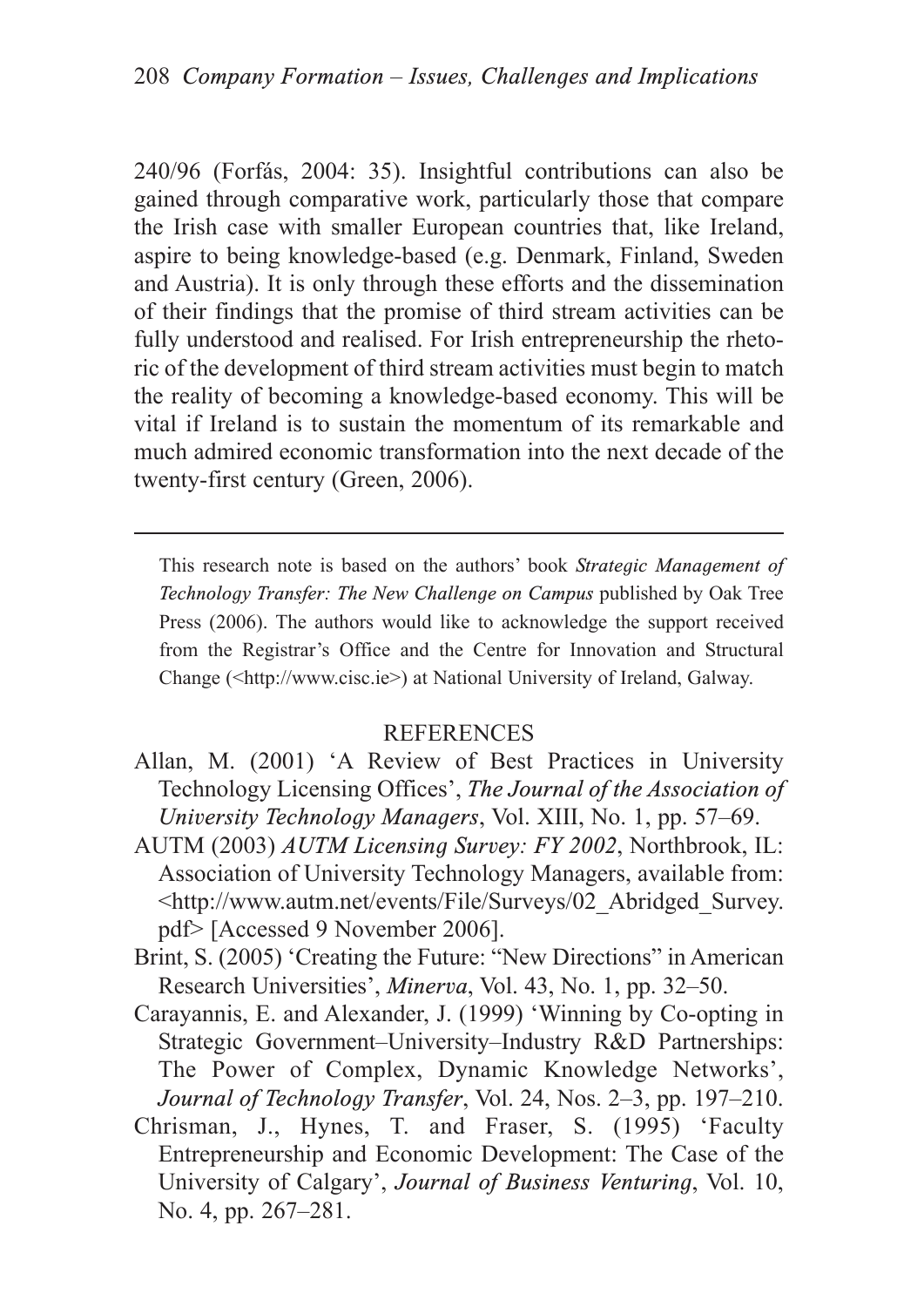- Cunningham, J. and Harney, B. (2006) *Strategic Management of Technology Transfer: The New Challenge on Campus*, Cork: Oak Tree Press.
- Enterprise Strategy Group (2004) *Ahead of the Curve: Ireland's Place in the Global Economy*, Dublin: Forfás.
- Etzkowitz, H. and Leydesdorff, L. (2000) 'The Dynamics of Innovation: from National Systems and Mode 2 to a Triple Helix of University–Industry–Government Relations', *Research Policy*, *Vol.* 19, *No.* 2, pp. 109–123.
- Fassin, Y. (2000) 'The Strategic Role of University–Industry Liaison Offices', *Journal of Research Administration*, Vol. 1, No. 2, pp. 31–41.
- Forfás (2004) *From Research to the Marketplace: Patent Registration and Technology Transfer in Ireland*, Dublin: Forfás.
- Graff, G., Heiman, A., Zilberman, D., Castillo, F. and Parker, D. (2001) 'Universities, Technology Transfer, and Industrial R&D', Working Paper No. 20112, The Center for Agricultural Economic Research, available from: <http://departments.agri.huji.ac.il/ econocen/pdfs/20112.pdf> [Accessed 21 January 2008].
- Green, R. (2005) 'Foreword', in J. Cunningham and B. Harney (2006) *Strategic Management of Technology Transfer: The New Challenge on Campus*, Cork: Oak Tree Press.
- Howells, J. and MacKinlay, C. (1999) 'Commercialisation of University Research in Europe', Report to the Expert Panel on the Commercialisation of University Research for Advisory Council on Science and Technology, Ontario, Canada.
- King, A. (2005) 'Survey of Academic Research in Ireland', University of Dublin, Trinity College as reported in Downes, J. (2005) 'Academics "fail to commercialise research"', *Irish Times*, 10 August 2005, p. 17.
- Lambert, R. (2003) 'Lambert Review of Business–University Collaboration'*,* Final Report, December 2003, London: HM Treasury.
- Leydesdorff, L. (2000) 'The Triple Helix: An Evolutionary Model of Innovations', *Research Policy*, Vol. 29, No. 2, pp. 243–255.
- Lundvall, B. (2002) 'The University in the Learning Economy', DRUID Working Paper No. 02-06, Copenhagen Business School.